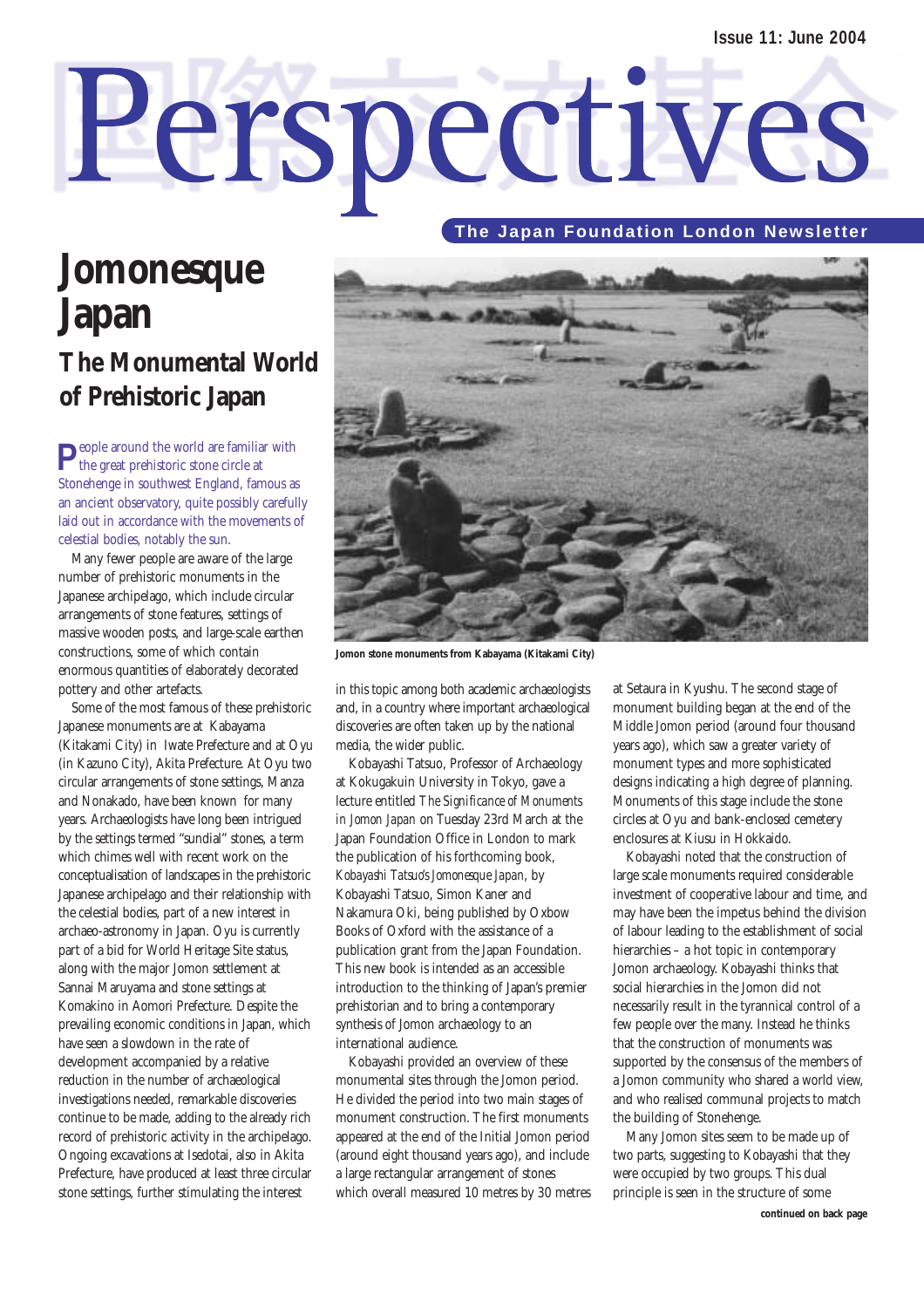## **Education**

# **SPOTLIGHT**

## **Japan 21**

**Japan 21 is a UK charity that exclusively supports and encourages educational and grassroots activity relating to Japan. We believe that the involvement of children with Japan from an early age, through school activities and other programmes, and the involvement of adults through grassroots activities are the most effective ways to develop deep and lasting understanding between our countries.** 

The way in which *Japan 21* meets these objectives is to provide grants to encourage projects and events to take place and to provide practical support to teachers in the primary and secondary sectors.



**A** *Japan in Your Classroom* **visit to Deansbrook Junior School, London**

Although the name *Japan 21* may be unfamiliar to some, the organisation has a relatively long history, being born in December 2002 from the merger of the *Japan Festival Fund and Japan Festival Education Trust*, both originating from the Japan Festival 1991. A decade on, the 2,000 events which made up Japan 2001 amply illustrated the current breadth and depth of British associations with Japan. A subsequent re-assessment of the roles of the *Festival Fund and JFET* led to the creation of *Japan 21* – a cultural organisation designed to meet 21st century needs in strengthening ties between Japan and the UK.

*Japan 21 Education* activities are concentrated on providing support for teachers wishing to conduct a scheme of work on Japan or to incorporate a Japanese element in the life of their school. We work closely with other organisations such as the Embassy of Japan, the Japan Foundation and

the British Council in order to provide an effective service.

Teacher in-service training days are a source of practical advice and ideas for classroom activities and are complemented by a range of resource materials including teaching packs and a termly newsletter, *Japan in Focus*. Other programmes provide a first-hand experience of Japan for pupils: the *Japan in Your Classroom* scheme involves Japanese volunteers working with over 10,000 children in 100 schools each year; the Japan *UK LIVE!* bilingual exchange website enables children in both countries to share ideas and opinions without the barrier of language; and the school links service more conventionally puts schools in direct contact with each other.

*Japan 21 Awards* are grants given in support of projects where a small injection of funds can make a real difference. Most awards are of £1,000 or less and do not, in principle, cover more than 50% of the total budget. There are no application deadlines and, in most cases, applicants receive a decision within four weeks. We give priority to educational, regional and community projects, with particular emphasis on those involving active participation and exchange. Activities supported recently include school Japan Days, museum education programmes, community arts projects, curriculum development work, theatre workshops and so on.

In this age of mass information and increasingly advanced technology, people to people contact still remains the most effective way of encountering and understanding other cultures. Over the coming years, *Japan 21* will continue to evolve and develop programmes to promote positive relationships between

the UK and Japan. **Heidi Potter, Japan 21 Education and Shuko Noguchi, Japan 21 Awards** 



**For more information, please tel: 020 7630 8696 (Education) or 020 7630 5552 (Awards), email: info@japan21.org.uk or visit our website at www.japan21.org.uk**

## **Director's Note**

**T**o begin on a personal note,

I sincerely love the springtime and early summer in London. This is how I recently tried to depict the London spring:

*"A sweet pair of great tits ringing chink and piping on the twigs,*

*See-too, see-too, see-too! Cold is not any more biting, Their notes sound and absorb into bright and shiny slits of animated clouds,* 

*Under the ringing branches as though a soft rug of daffodils and hyacinths echoes, See-too, see-too, see-too!"*

And while the seasons change so too does the Japan Foundation. I wrote in my last message about some of these changes. I mentioned then how as part of wide-sweeping administrative reforms initiated by the Japanese Government, the legal status of the Japan Foundation was amended from 1st October 2003. It has now become an **Independent Administrative Institution** (Dokuritsu Gyousei Houjin). As I also informed you, we have set out four principal strategic aims: to promote projects that accord with our diplomatic and strategic plan; to strive for greater overall costeffectiveness; to make information more accessible (including disclosure) and to evaluate our projects more strictly. In particular, I would be delighted if you could cooperate with us in the evaluation of our UK projects.

We have since I last wrote embarked additionally upon internal organisational reform and this took effect on 6th May 2004. The principal aim of this reform was to restructure our former programme divisions under three Groups, so creating an **Arts and Culture Group**, a **Japanese Language Group**, and a **Japanese Studies and Intellectual Exchange Group**. We have also amalgamated a number of our current divisions in order to help us manage our projects more efficiently and have established an **Information and Resource Centre** that will provide useful information about international exchange to all those involved in cultural exchanges. We have also begun to reorganise some programmes in order to avoid duplication and have introduced new ones with a view to a more rational allocation of our squeezed finances.

I wish you all a productive and healthy summer season.

**Kohki Kanno, Director**

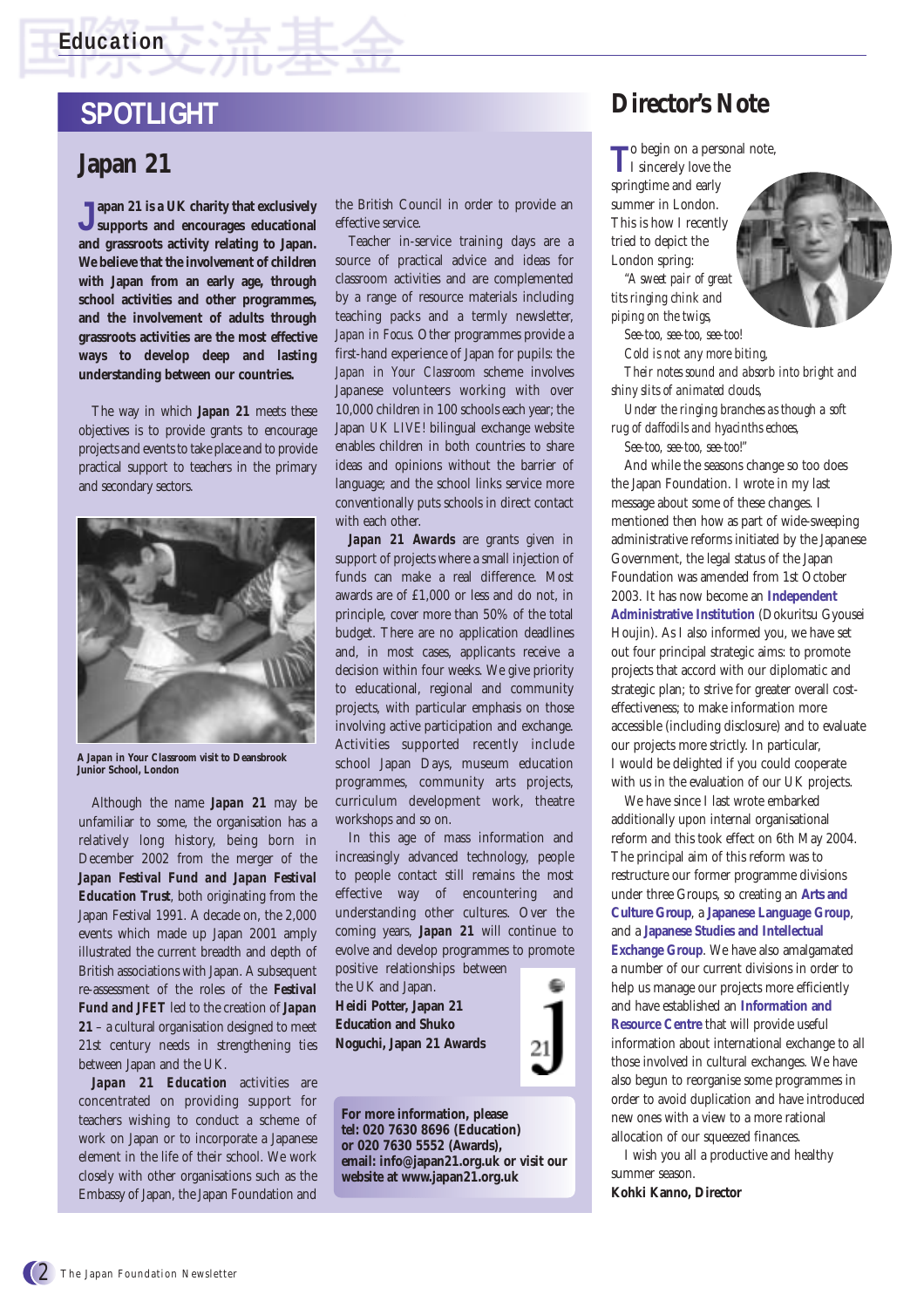# **News from our Language Centre**

**Exciting developments for Japanese throughout all sectors**

**I** an important role in the Language Centre's n early 2003, Primary Japanese began to play activities. Until then, Secondary Japanese had been its main stronghold, but **Ready Steady NihonGO**, a joint Primary Japanese project launched by Japan 21, Nottingham University and the JFLLC, and supported by pjp-uk (Primary Japanese Pioneers) added a new sector to the Language Centre's agenda. The first Primary conference, held at the JFLLC in November 2003, put Primary Japanese in the limelight, acting as a forum to report about the Japanese primary scene and also as a stepping stone for future primary developments. It was this that brought Japan 21 and the JFLLC together again earlier this year, when talks about designing a **primary pilot course** began. The first phase of the pilot course is now complete; a scheme of work and resources have been produced, ready for use when the course will be team-taught in up to five primary schools per term in and around London. A Japanese native speaker will be working with the class teacher in each school, from September 2004 and again in January 2005. The course will consist of ten, 45-minute lessons, and will be mainly language based although lesson plans include cross-curricular links, enabling schools to build the language project into a wider study about Japan. Class teachers and volunteers are invited to attend an INSET session before the start of the course and a twilight evaluation session is planned on completion of the course, to be held at the JFLLC.

Over 30 primary schools currently offer Japanese both time-tabled and extra-curricular, but this figure could rise if the pilot course proves practicable, and would be rolled out nationwide from September 2006.

This spring, Ready Steady NihonGO had its **national debut** at the CILT Primary Languages Show, Manchester in addition to a second year at the ALL Language World, this time in Oxford. On both occasions, an overview of the Primary Japanese scene, followed by a taster lesson had the audience's attention focused on Primary Japanese. A Regional Support Group meeting for Primary teachers (London Central RSG), held at CILT, provided another opportunity for Language Centre staff to get first hand feedback on Japanese as an option for the primary sector.

While Primary Japanese is on the rise, **Secondary Japanese** is still the JFLLC's stronghold, with about 250 Secondary schools



**Students from Dereham Sixth Form College getting to grips with the basics of Japanese**

currently teaching Japanese. The Language Centre is devoted to offering support to schools wanting to set up Japanese, but also to those schools that need encouragement to keep Japanese on the timetable. In a climate where cuts in school budgets make it harder for languages to survive, and where the number of schools expected to cut down on languages (because from September 2004 they will become an entitlement and no longer a compulsory subject in Key Stage 4) is rising, languages in general are faced with a challenging future. To give schools the support they need for their Japanese departments, the Language Centre is running its yearly **Refresher Course** in July. Designed to increase teachers' confidence, fluency and accuracy in all four skills, the course has been one of the JFLLC's flagships and will be in its seventh year this summer. **Stepping Out**; visits to both Secondary and Primary schools is another popular programme on the agenda. Amongst those who typically apply for a visit are **Head Start** participants who have been given a chance to immerse themselves in 'real' Japanese for three days in January and have also been briefed on the issues of setting up Japanese. The Language Centre has been involved in the running of **Japan Days** by offering Japanese taster lessons, and linking the schools with other organisations such as Japan 21 or JICC, the Embassy of Japan, who can deliver the cultural workshops and demonstrations such as shodo, origami, taiko drumming, etc. Working together and regional work are some of the current key words, and the JFLLC, Japan 21 and JICC, have teamed up on various

occasions, to run workshops and Japan Days, a move which has proved an efficient enterprise and a more effective way of giving schools a broader picture of Japanese language and culture. In March, the JFLLC was given the opportunity to work in partnership with Japan 21 and the consulate General of Japan, Edinburgh, at two teachers' workshops in Renfrew and Aberdeen, Scotland, which attracted Secondary and Primary teachers, some of whom attended the Japanese Language strand delivered by Language Centre Advisors.

The JFLLC continues to support the Japanese Language Committee (JLC) with their major project for 2004: the JLC Japanese Speech Contest for Secondary Schools, Nihongo Cup. The contest is open to 11-16 year olds learning Japanese in the UK and has been organised by the JLC in partnership with the Embassy of Japan and the Japan Foundation. From nearly 100 taped speeches on the theme of My Dream, twelve finalists have been selected to give their speeches on 26th June to an audience of fellow students, teachers, key figures from the UK-Japanese world and a panel of judges. Finals Day will encompass a wider celebration of Japanese culture, with a varied programme of activities, including a calligraphy workshop, the opportunity to sample a typical Japanese obento lunch and performances of traditional koto music and karate. The **Nihongo Cup** is generously supported by Toshiba, JRI-Europe Ltd, Ricoh and JP-Books. For more information please contact the Project Manager Caroline Lewis at cml@japanesematters.co.uk or on 020 7379 3934. **continued on page 4 ...**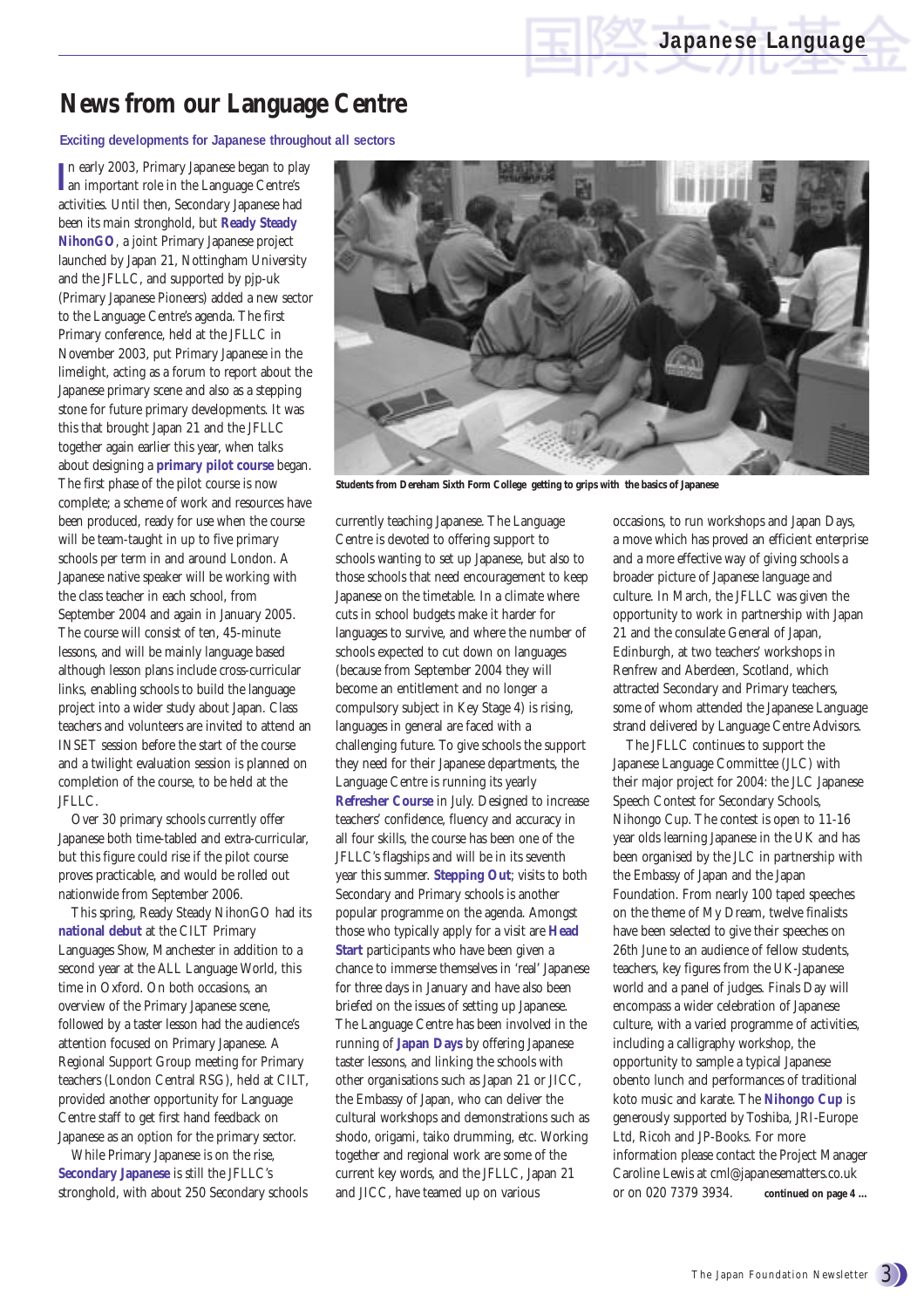## **Secondary School Teachers' Study Tour to Japan**

**9th to 24th November 2004**

**A**pplications are invited from full-time secondary school teachers or from those working in the administration of secondary education with a particular brief on curriculum design and development to our annual Study Tour to Japan. The Tour offers a valuable introduction to Japan's education system, society and culture, aiming to deepen participants' understanding of the country and to enhance their teaching resources. Four groups visit from all over the world at different times of the year and the six selected UK participants will form part of the group departing in November.

The Tour includes visits to schools and places of educational and cultural interest in Tokyo, Kyoto, Hiroshima, and to a local prefecture where there is a one-night home stay. An interpreter/escort accompanies throughout.

Fully funded by the Japan Foundation, the Study Tour is organised in co-operation with the Japanese Ministry of Foreign Affairs, the Japanese Ministry of Education, Culture, Sports, Science and Technology; the Overseas Educational Society of Japan; local Prefectural Boards of Education; and International House, Osaka. International flights and all direct tour costs in Japan are covered except the cost of possible supply teacher cover etc.

Priority is given to: humanities and social sciences teachers (i.e. geography, history, economics, politics) who teach about Japan; those with at least 3 years' teaching experience and who intend to remain in teaching for at least a further 10 years; those who have never visited Japan.

Former Japan Foundation grant recipients or those who have either lived or spent long periods in Japan cannot be considered.

Application deadline is **Friday 30th July 2004**. Applicants should enclose one reference.

**For further information and application forms, e-mail**

**Stephen.McEnally@jpf.org.uk** 

# **Our New Logo!**

The internal restructuring of the Japan<br>Foundation has presented us with the opportunity to redefine our purpose and role through the creation of a new logo to replace the one that we have used for the past 30 years.

Through it we wanted to redefine our commitment to our role:

• as Japan's principal agent for international exchange

• as a vehicle in the promotion of Japan, its language culture and values overseas • as a facilitator in the mutual understanding between nations

• whilst keeping firmly in mind the value we place on mutuality.

Our new logo attempts to show the responsive and accessible way in which we strive to promote our language and culture: hence our decision to use our initials – small letter j and small letter f – in a butterfly-like shape and in a cursive and dynamic style. The use of the English letters j and f also show the importance we attach to projecting a common perception of the Foundation both at home and overseas.

This butterfly-like symbol has Japan at its

#### **…continued from page 3**

On 15 May, the JFLLC and BATJ (the British Association for Teaching Japanese as a Foreign Language) jointly organised a seminar about transition, an increasingly important issue in the **Tertiary sector**. Entitled 'The Practical Issues of Teaching Students with Secondary Japanese within a Japanese Degree Course', the event brought together expertise from the US, with keynote speaker Dr Yasuko Ito-Watt from Indiana University, as well as reports from three UK Universities dealing with the increase of A-Level Japanese students entering universities. A secondary teacher of Japanese presented an eye-opening picture of A-level students' motivation and abilities, as well as issues associated with teaching the course.

In addition to the typical enquiries about Adult Education classes for Japanese, an increase in demand for Japanese courses aimed at **younger learners** has been noticed by Language Centre staff for several months, and children's and family classes for Japanese language that are emerging around the country are now to be found on the Centre's learners' courses page on www.jpf.org.uk/language/.

From a broader perspective, recent news from the DfES on the introduction of a **Languages Ladder**, a new recognition scheme, has been extremely encouraging for the



centre and the lines flowing in and out of the centre symbolise the way in which we promote the Japanese language and culture to other parts of the world and, conversely, how we encourage the unrestricted flow into Japan of the diverse culture, language and ideas of other countries.

The graceful and flexible curves of the logo symbolise our mission to remain free from ignorance and prejudice representing the dynamism needed to transcend national boundaries and cultural differences in our pursuit of mutual understanding and intellectual creativity.

Finally, we have remained with the colour purple, the colour that has represented us ever since our establishment and which we have carried through into this London Newsletter.

Japanese teaching community. The introduction of a national voluntary recognition scheme for languages was one of the key themes of the December 2002 National Languages Strategy. The Languages Ladder will be piloted with learners across all sectors in French, German and Spanish from this September and is due to be extended nationally from September 2005 in eight languages, including Japanese. Schools will then be able to accredit pupils in any or all four skills at the first three levels.

In late April, the Language Centre hosted an event for members from an **ARION Study Visit Group**, part of a wide range of Socrates programmes. On invitation by the DfES, members from countries belonging to the Council of Europe spent one week in London visiting various London educational institutions and organisations. The group of 16 language educational specialists and two DfES members were briefed by Language Centre staff on the UK Japanese Language scene. The visit was highly praised by members of the group and gave the Language Centre a chance to publicise their work to a wider, European audience.

**For any enquiries on Japanese language in the UK please call 020 7436 6698 or e-mail info.language@jpf.org.uk.**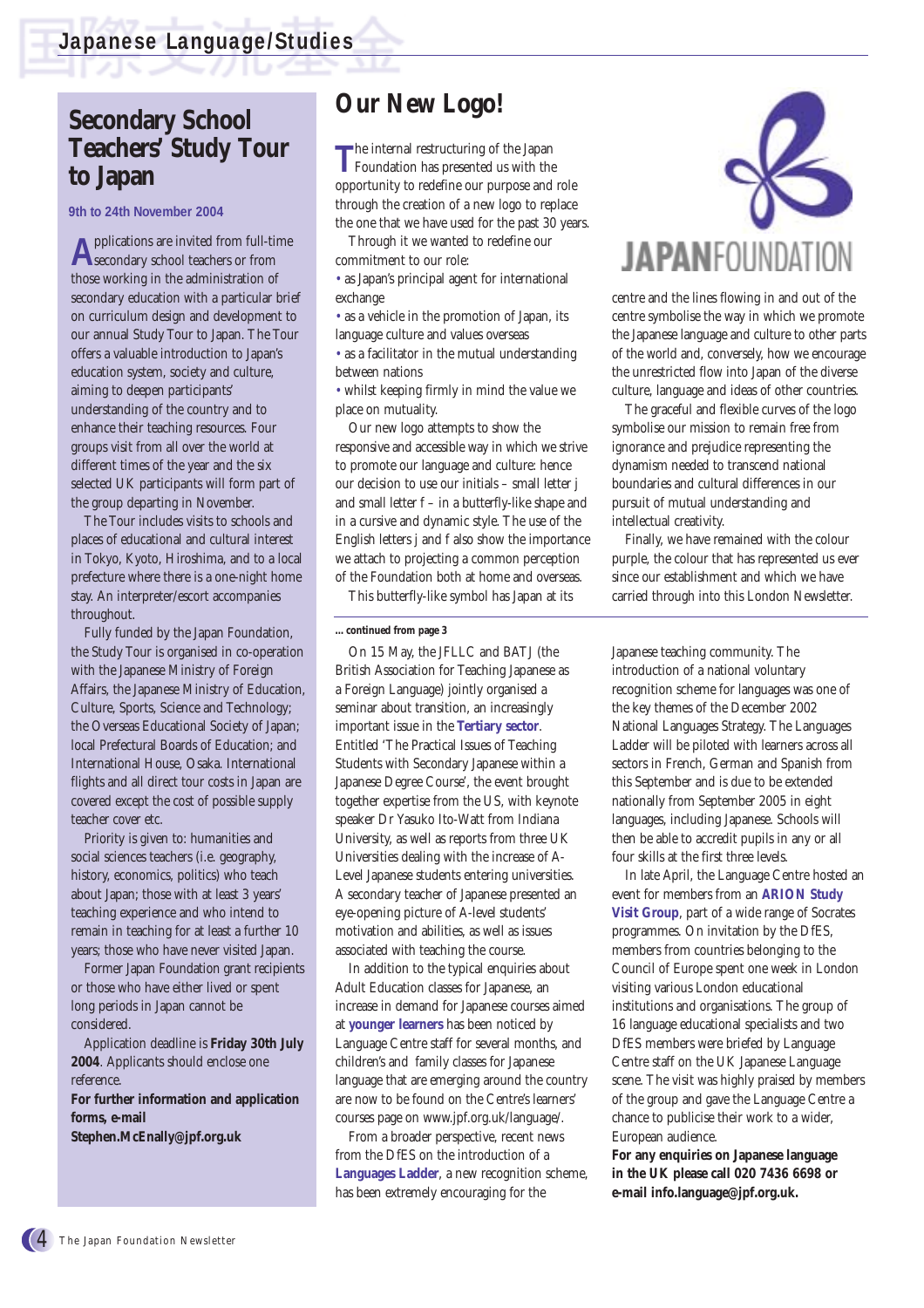# **Japan Foundation Grant Programme Results 2004/2005**

**The following are the results of the UK applications to the Japan Foundation grant programmes for the 2004/2005 award year:**

**Japanese Studies Overseas and Intellectual Exchange**

#### **Fellowship Programme**

**Scholars and Researchers' Category Professor Alastair S MacDonald**, Head of Department, Course Leader, Product Design Engineering, Glasgow School of Art Topic of research: *Inclusive Design: Creating accessible Products, Environments, and Services for a dynamically ageing Population*

**Dr Stephen Dodd**, Lecturer in Japanese and Head, Department of Japan & Korea, School of Oriental & African Studies

Topic of research: *Visions of Modernity in the Works of Kaji Motojiro*

#### **Dissertation Category**

**Barbara Cross**, School of Oriental & African Studies

Topic of research: *Pre-modern Japanese Popular Fiction and its Relationship with Performance* **Uchida Fellowship**

**Phillip Neil Martin**, Composer Topic of research: *Disseminating Gagaku* **Short Term Visitors' Programme**

**Iwona Blazwick**, Director, Whitechapel Art **Gallery** 

**Research/Conference/Seminar Grant Programme**

#### **The British Association for Japanese Studies.**

A grant towards the cost of bringing the keynote speaker from Japan for the plenary session of the BAJS Annual Conference 2004 and part of the Joint East Asian Studies Conference in Leeds

#### **Staff Expansion Grant Programme for Japanese Studies**

**Oxford Brookes University, Department of Politics and International Relations.** A grant towards the salary of a new Lecturer in the External Relations of Japan (first year)

#### **Library Support Programme**

Book donations were made to libraries at the following institutions:

**Kings College, University of London SOAS, University of London University of Cambridge University of Oxford University of Sheffield**

#### **Japan-Europe Programme for Conferences and Symposiums**

**University of Glasgow, Europe-Japan Social Science Research Centre**

A grant towards the conference: *Governing University Research: Historical and Comparative Perspectives*

#### **Visual Arts Exchange Programmes**

**Exhibitions Abroad Support Programme** Grants will be awarded towards the following exhibitions:

**Tate Gallery, Liverpool:** *A Secret History of Clay: Gaugin to Gormley* **Surrey Institute of Arts and Design:** *through the surface*

**Ikon Gallery:** *Noguchi Rika* **Liverpool Biennale:** *Liverpool Biennale International Exhibition* Takashi Murakami

**Publication and Audio-Visual Exchange**

**Programmes**

## **Film Festivals Abroad Support Programme**

Grants will be awarded towards the following Film Festivals: **12th Raindance Film Festival Onedotzero 8 Edinburgh Filmhouse:** *Akibiyori: New*

*Japanese Cinema* **Sheffield International Documentary Film Festival Lux:** *Ruined Maps: Hiroshi Teshigahara Retrospective*

**Publication Support Programme Peter Owen Publishers:** *The Tower of London and other Stories by Natsume Soseki*

A grant towards its publication costs.

**Support Programmes for Japanese Language Education Overseas Support Programme for Developing Networks for Japanese Language Teachers**

**and Institutions The British Association for Teaching Japanese as a Foreign Language (BATJ)**

Grant towards the cost of the 7th BATJ Annual Conference

#### **Training Programme for Teachers of the Japanese Language**

*Intensive Training Programme for Teachers of Japanese Language from the U.S./Canada/U.K.* A three-week intensive training course for non native speaking teachers of Japanese from U.S./Canada/U.K. at the Japan Foundation Japanese Language Institute, Urawa and elsewhere.

**Delphine Brongniart,** Tile Hill Wood School *Short-Term Training Programme for Foreign Teachers of the Japanese Language* An intensive two-month course for foreign

teachers of the Japanese language who have at least two years' experience in teaching. **Philip Smith**, Goffs International School

#### **Japanese Language Programme for High School Students**

A two-week programme offering secondary school students the opportunity to experience Japanese culture. The programme includes language training at the Japan Foundation Japanese Language Institute, Kansai

**Sophie Tragheim**, South Wolds Community School

**Jason Bell**, Ryton Comprehensive School **Elizabeth Gill**, King Edward VII School

#### **Japanese Language Teaching Materials Donation Programme**

Teaching materials were donated to the following institutions: **South Wolds Community School Haberdashers' Aske's School for Girls Dereham Neatherd High School University of Warwick, Language Centre Newport Free Grammar School Walkden High School Our Lady of Victories School University of Oxford, The Oriental Institute Wolverhampton Girls' High School Northamptonshire Grammar School School of Oriental and African Studies, University of London Bexhill College University of Leeds, Department of East Asian Studies, Holborn College Westminster Kingsway College, Modern Languages Wycliff College Royal Holloway, University of London, Japanese Studies Division St. Helen's School Woldingham School University of Wales, Bangor, The Institute of Japanese Studies Sevenoaks School Bradford University, School of Management**

I am very pleased to take the opportunity of announcing here those individuals and organisations who have been successful in receiving a grant under our 2004/2005 grant programmes. May I offer my sincere congratulations to each of you. I hope and trust that our grant will assist you in accomplishing your aims successfully and that your project will bear lasting fruit.

**Kohki Kanno, Director**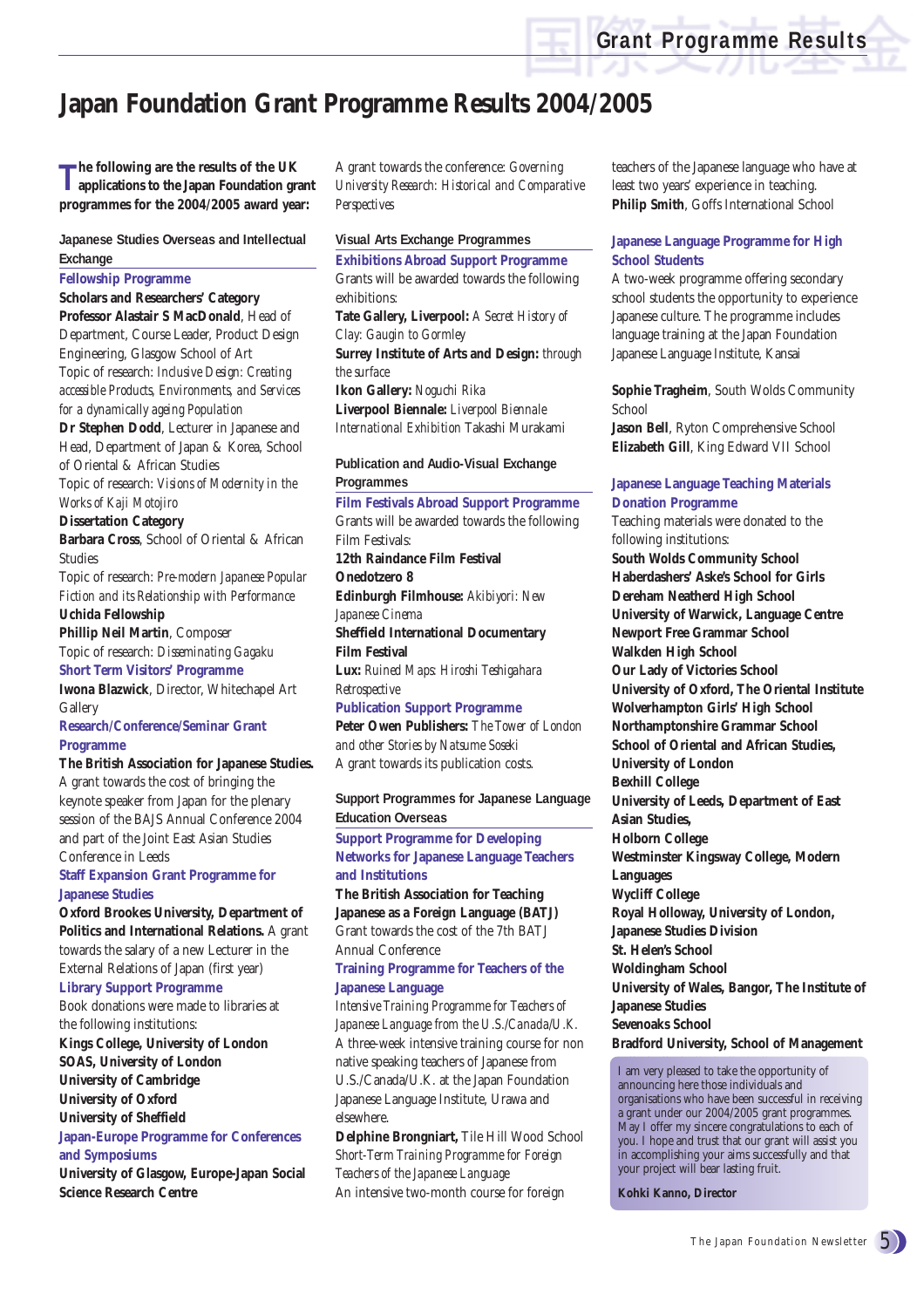## **Arts News**

## **The Visual Arts in Japan**

**The visual arts in Japan continue to develop and flourish, despite the impact of the economic crisis on the budgets of the country's museums and art galleries, Dr Christoph Grunenberg, Director of Tate Liverpool, was invited to Japan last October by the Japan Foundation and followed an intensive programme during which he discovered a vibrant, rich and varied scene.**

**I concentrating primarily on art galleries visited Japan in October 2003, and museums as well as contemporary art. I was interested how institutions operate in Japan today, their governing structure, how they manage funding challenges and how exhibition and acquisition policies compare with European and American models. I visited a large number of institutions in Tokyo and vicinity but also travelled to Kyoto and Osaka, meeting with museum and gallery directors, curators, artists, critics and teachers.** 

A rich variety of institutions devoted to modern and contemporary art exists today in Japan, ranging form institutions purely devoted to exhibitions to major museums with impressive and wide-ranging collections. However, the cultural scene in Japan seems to be in a state of fundamental transition as the country's prolonged economic crisis is finally having a serious impact on the country's museum and art galleries. In particular those institutions predominantly dependent on local and federal funding had to adjust to drastically reduced budgets. Japan's museums and cultural institutions increasingly have to look for funding outside the public sector and rely on exhibition sponsors and corporate membership schemes. As in some European and American museums, acquisition budgets have been completely cut and the future representation of Japanese and international contemporary art is in question. In some museums and galleries this had led to a fundamental review of the institution's mission and programming policy, as they attempt to adjust to a changing environment and audience expectations.

Despite the challenges posed by the economic circumstances, Tokyo offers an immensely rich and varied scene of activities in the field of modern and contemporary art in both the public and private sectors.

The Hara Museum and Watari-um are, for example, two of the more established private institutions devoted to modern and contemporary art that often stage museum quality shows. As a matter of fact, considerable progress seems to have been made in recent years. New institutions keep on popping up, commercial galleries have reached a critical mass, art fairs are being founded and new art



**"Happiness: A Survival Guide to Art and Life" Heri Dono** *Flying Angels* **1996/2003**

magazines appear—all contributing to a more diverse discourse around contemporary art and culture. There is also an increasing number of Japanese artists who are successful both nationally and internationally. Many of the younger generation have embraced technology and popular culture equally, venturing into advertising, fashion and music. A lively young gallery scene has developed, complementing the more established galleries. Several leading galleries of contemporary art have established themselves in a new location in a former warehouse, providing generous exhibition spaces reminiscent of New York's Chelsea or Soho quarter.

The opening of the Mori Art Museum in October highlighted some of the issues raised above. The Mori Museum is testament to the power of private initiative, considerably raising the level of ambition for institutions not only in Japan but internationally. Located on two floors on the top of an elegant skyscraper with a hugely popular shopping and entertainment centre attached, the Museum opened with a discursive exhibition on "Happiness," connecting Eastern and Western reflections on contentment and pleasure in art. The spectacular exhibition brought together an impressive array of first class works from ancient China, India, Korea and Japan to

contemporary statements from all over the world. Not only the quality loans and presentation impressed but also the clever marketing strategy with Takashi Murakami's specially created figures and psychedelic patterns present everywhere, covering entire buses, floors and giant video screens. The ambitious work continues behind the scenes at the Mori Museum with a variety of pioneering Education programmes.

The Mori Art Museum has benefited from the convergence between entertainment, consumption and art. Japan is singularly devoted to shopping and it comes as no surprise that some luxury brands have recognised the synergy between high-end consumer goods and contemporary art. One of the most spectacular ventures is the spectacular Hermés building designed by Renzo Piano, complete with its own gallery presenting important artists of the calibre of Hiroshi Sugimoto. Tokyo features an impressive array of architectural projects by some of the most famous architects, all devoted to the pleasures of consumption. Besides Renzo Piano, Herzog & de Meuron, David Chipperfield and many others have created flagship stores of a scale and ambition that are without comparison internationally.

While Tokyo is the undisputed centre for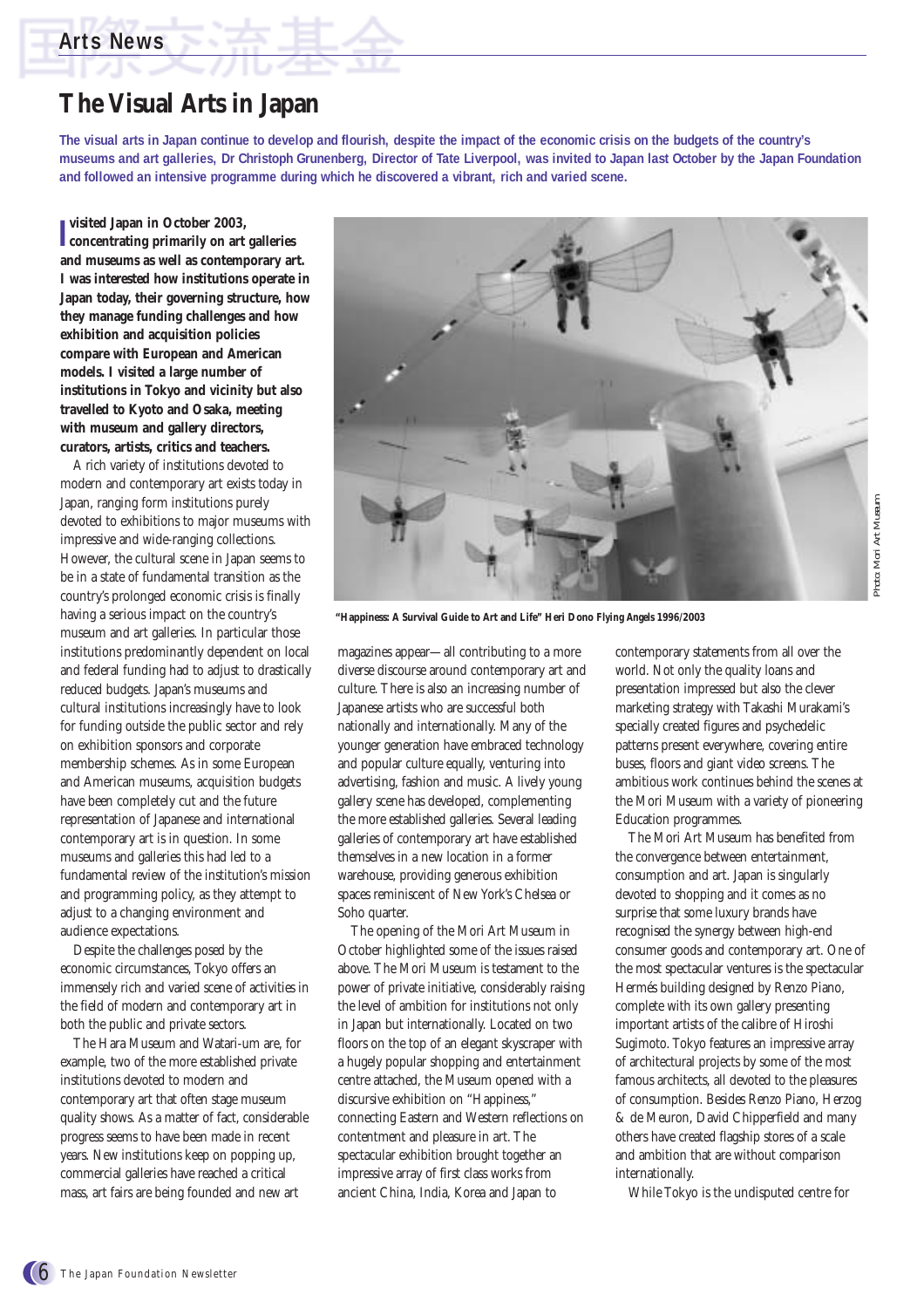# **The Anglo-Japanese Alliance, 1902-1922**

#### **Edited by Phillips Payson O'Brien**

#### **RoutledgeCurzon Studies in the Modern History of Asia: ISBN 0-415-32611-7; Published 2004**

In many ways the Anglo-Japanese Alliance,<br>signed in 1902, announced Japan's arrival as a n many ways the Anglo-Japanese Alliance, power of global importance. That the British, the superpower of the day, would sign an agreement that entrusted, at least partly, the security of vital parts of their empire such as Australia, New Zealand, Hong Kong and Singapore to the Japanese was an unmistakable sign of just how much change Japan had undergone since the Meiji Restoration. The Alliance provided both signatories with the diplomatic and security coverage needed to extend their grasps in the Pacific and endured through the Russo-Japanese War and the First World War.

In 2002 a group of scholars, supported by the Japan Foundation and other groups, gathered at Glasgow University to discuss the Anglo-Japanese Alliance from as many angles as possible. The book, *The Anglo-Japanese Alliance*, just published by Routledge/Curzon, was a result of many of the papers given during the conference, including contributions from sixteen different academics from Britain, Japan,

Australia, Canada and the United States. The different chapters examine the alliance from diplomatic, strategic, economic and cultural angles, a present a host of different images of the agreement that shaped the future of East Asia for two decades.

Many of the chapters in the book try to put the agreement in an international context. The alliance was intended to thwart the ambitions of other powers in Asia, including the Russians, French, Germans and, partly, the United States. This meant that the agreement was under constant strain. There were politicians in both countries that felt that too much freedom of movement was being sacrificed to the alliance, and yet both governments eventually decided to renew the agreement in 1912.

The First World War put the alliance under particular strain. Some on the British side believed that the Japanese were taking advantage of the agreement to aggrandize themselves in the Pacific and destabilize the British empire. On the other hand some in Japan believed that they were providing too much support to the British by dispatching Japanese naval forces to the Mediterranean.

Under this enormous strain, however, the alliance endured, and helped establish a new status quo in the Pacific after the First World War. The results of the First World War, however, created a situation that completely undermined the alliance's purpose. After 1918, neither the Germans, the French or even the Russians would be able to exert much influence in East Asia, and the Alliance was eviscerated during the Washington Conference in 1921-22.

It should be noted, however, that the Anglo-Japanese Alliance existed on a number of different levels. Other chapters in the book discuss how British artistic tastes were influenced by Japanese style, how Japanese social programmes were shaped by the British experience and, interestingly, how the business relationship between the two countries was often fraught. In the end a picture emerges of a complex and important relationship between two countries, one that played a great role in shaping the fate of a large part of the world for decades.

**Dr Phillips O'Brien, Director, Scottish Centre for War Studies & Lecturer in Modern History, University of Glasgow** 

#### **…continued from page 6**

culture and art, there are a number of important museums and exciting initiatives outside the capital. I had the opportunity to visit major institutions in Yokohama, Kyoto and Osaka but also in a number of smaller towns and cities. While at home in a difficult space (one of the post-modern ruins of the 80s boom years), the Yokohama Museum of Art stages some of the most interesting exhibitions in the country ranging from contemporary art to masterpieces from the leading museums of the world. Yokohama recently also hosted the first Yokohama Triennial, a new ambitious visual arts festival of international importance. The Kyoto Museum of Modern Art houses one of the best collections of the country and has a record of impressive scholarly exhibitions. I also visited the first Kyoto Biennial which attempts to introduce Japanese and contemporary artists to a city with relatively traditional tastes. An impressive complex designed by Arato Isozaki is located in Mito, where some of the most adventurous/ significant exhibitions of contemporary art in Japan are taking place (Yoko Ono). The Art



**"Happiness: A Survival Guide to Art and Life" Exhibition view 2003**

Tower Mito attempts to play an important role in the community developing programmes that penetrate the city and establishes art in shops, restaurants, etc. And far away from the capital is the Centre for Contemporary Art, Kitakyushu, a unique venture in arts education and exhibition with extended residencies by world famous artists. The centre is exemplary of a successful new model of working in partnership between local government, university and businesses.

Despite the economic crisis, new museums and art centres are being developed in several locations. The recently opened Museum of Modern Art in Hayama is one of the most beautiful buildings in recent years, located in an idyllic spot overlooking the sea. Designed in close collaboration with museum staff, the simple and elegant design provides some of the most conducive spaces for the presentation of modern and contemporary art. Next year the 21st Century Museum of Contemporary Art will open in Kanazawa, proposing a new collecting, presentational and architectural concept, led by one of Japan's foremost curators, Yuko Hasegawa. Contrary to the general trend, this ambitious venture is supported by the city government, benefiting also from a substantial acquisition grant for the first five years of its existence. These recent developments are signs of the continuing fascination with and rising importance of contemporary visual arts in Japan. **Dr Christoph Grunenberg, Director, Tate Liverpool**